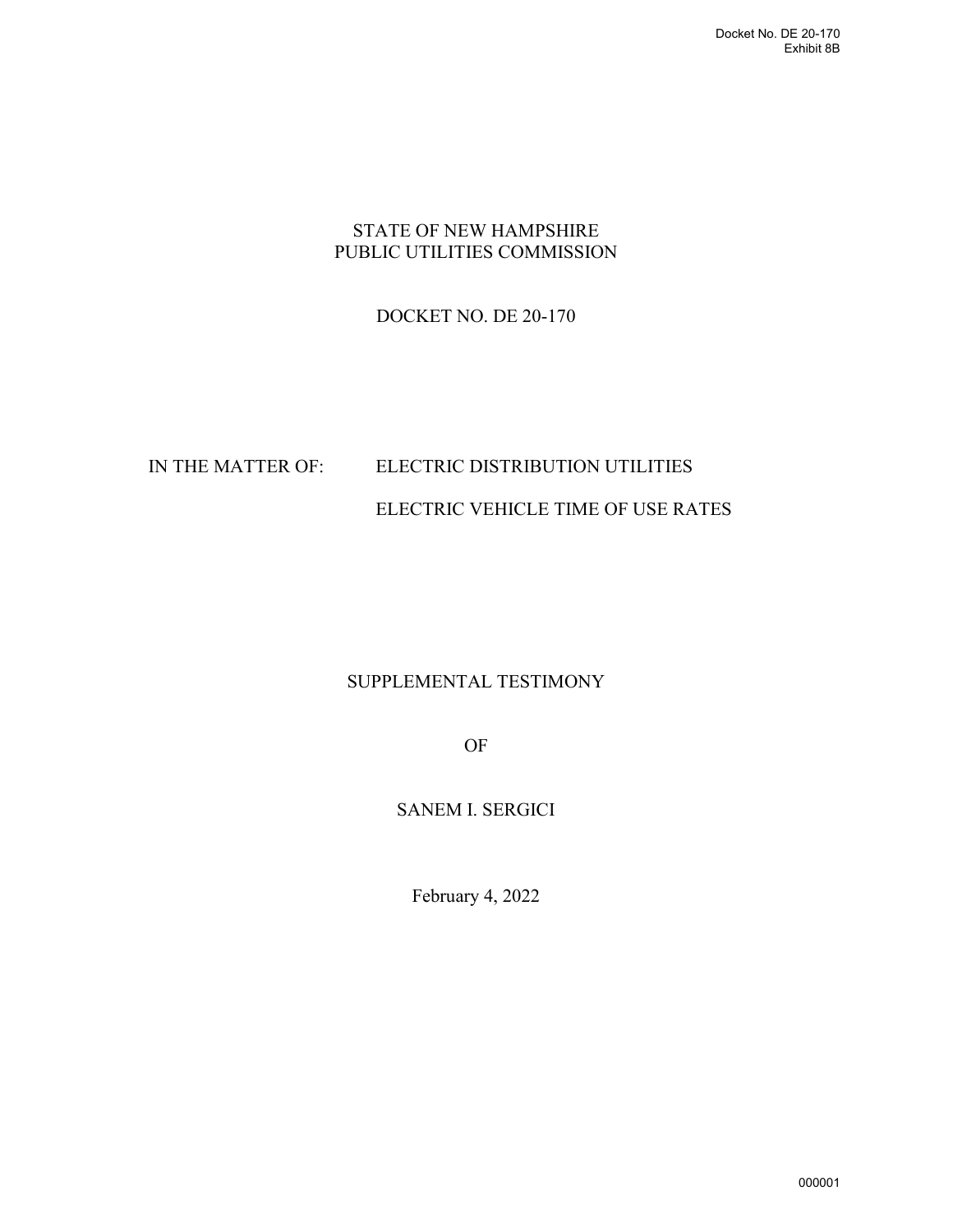Docket No. DE 20-170 Exhibit 8B

| $\mathbf{1}$   | Q. Dr. Sergici, please restate in substance the supplemental testimony you provided during              |
|----------------|---------------------------------------------------------------------------------------------------------|
| $\overline{2}$ | the hearing in this proceeding held on January 25, 2022.                                                |
| 3              | A. Certainly. In my direct testimony, I recommended that all three utilities in New Hampshire           |
| $\overline{4}$ | adopt an electric vehicle (EV) time of use (TOU) rate alternative to current demand charge-             |
| 5              | based rates for high-demand draw commercial EV charging applications. My                                |
| 6              | recommendation included a 100% reduction in demand charges and the recovery of                          |
| $\tau$         | generation, transmission, and distribution revenue requirements (net of customer charges)               |
| $8\,$          | through TOU rates. I designed illustrative TOU rates that are consistent with marginal cost             |
| 9              | principles, minimize cost shifts, and have the potential to avoid future capacity costs by              |
| 10             | encouraging customers to shift load from peak to off-peak periods.                                      |
| 11             |                                                                                                         |
| 12             | When developing the illustrative rates described in my direct testimony, I had to make                  |
| 13             | several assumptions due to the limited number of separately-metered commercial class                    |
| 14             | charging stations currently deployed, and the lack of information relating to usage patterns            |
| 15             | for those charging stations. One of those assumptions is the "charging station utilization              |
| 16             | rate," which is defined as the actual usage, divided by the maximum possible usage based on             |
| 17             | the installed capacity. I assumed a 15% utilization rate to develop TOU rates that would lead           |
| 18             | to the same amount of revenue collection as the analogous non-EV commercial customer                    |
| 19             | class based on a dataset provided by Eversource. <sup>1,2</sup> However, after further inquiry during a |
| 20             | subsequent technical session, I discovered that the previous utilization rate we relied upon            |
| 21             | was based on <i>billed demand</i> , instead of the installed capacity of the chargers at the station.   |

<span id="page-1-0"></span><sup>&</sup>lt;sup>1</sup> Exhibit 13 at Bates 7-10.

<span id="page-1-1"></span><sup>&</sup>lt;sup>2</sup> I used data from analogous commercial customer rate classes: G1 and G2 for Unitil and Liberty, and Rate GV for Eversource.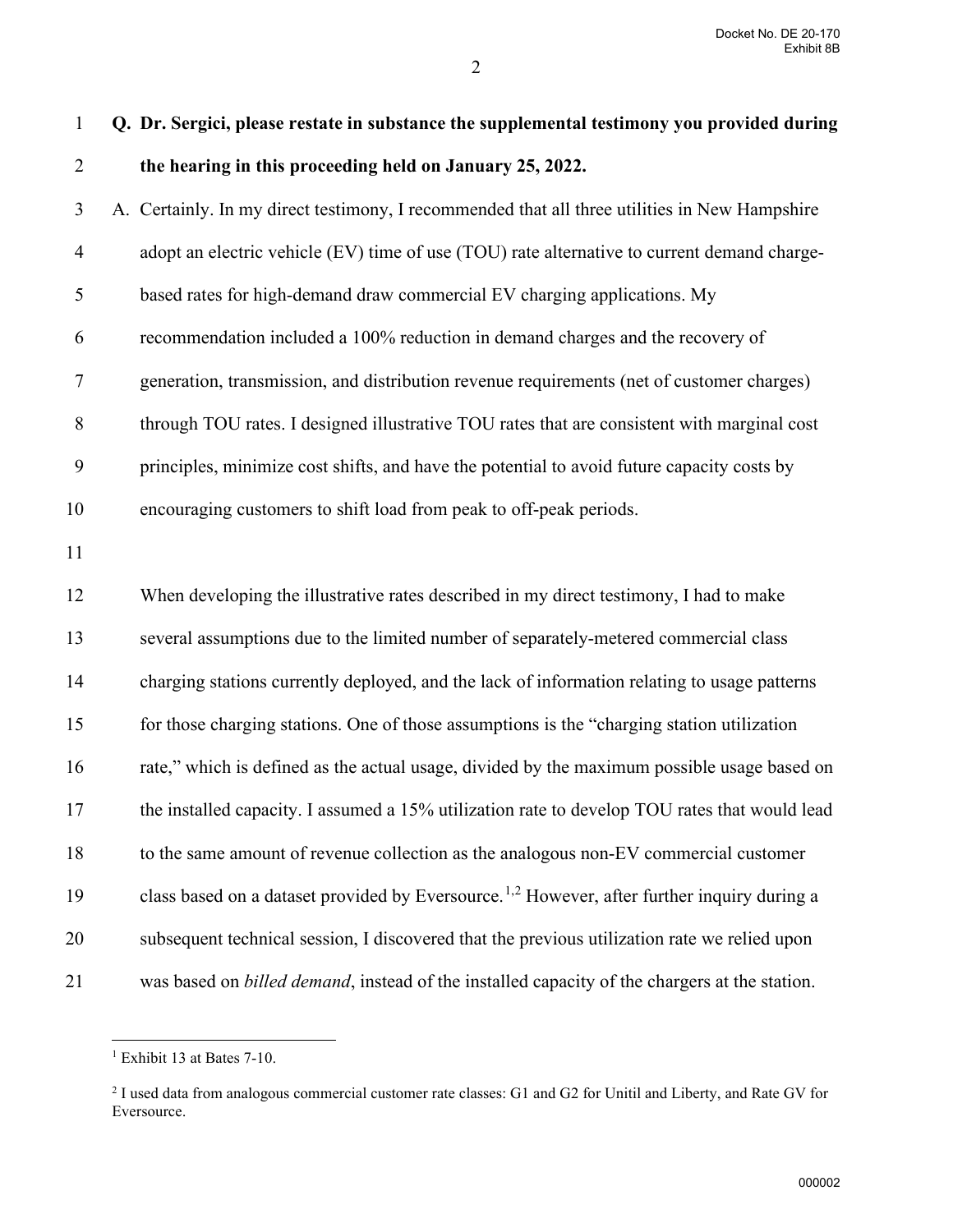Docket No. DE 20-170 Exhibit 8B

3

| $\mathbf{1}$   | This distinction was identified and corrected in a follow-up data request, which is available at |
|----------------|--------------------------------------------------------------------------------------------------|
| $\overline{2}$ | Exhibit 13, Bates 34, with actual usage information detailed at Bates 36-39. Those sheets        |
| 3              | contain two percentage columns showing the billed demand utilization and installed capacity      |
| $\overline{4}$ | utilization and show that separately-metered EV charging customers generally had an              |
| 5              | installed capacity utilization of between 1% and 5%.                                             |
| 6              |                                                                                                  |
| 7              | This new information had two implications: (1) the illustrative rates in my testimony were       |
| 8              | only recovering similar revenues to those that would be recovered through the analogous          |
| 9              | class rates, under the 15% utilization rate assumption; and (2) the illustrative rates would     |
| 10             | under-recover costs for stations with a lower utilization rate, such as those with utilization   |
| 11             | rates less than 5%.                                                                              |
| 12             |                                                                                                  |
| 13             | With this new information, I performed bill impact analyses for all three utilities, using       |
| 14             | different utilization rates. My analysis showed that this under-recovery situation could be      |
| 15             | remedied by leaving all other assumptions in my modeling the same, and leaving the               |
| 16             | resulting volumetric rates the same, but also maintaining a demand charge at half of the         |
| 17             | demand charge rate of the comparable commercial customer class. This is in fact the rate         |
| 18             | design adopted for separately-metered, commercial class EV charging stations under the           |
| 19             | settlement agreement.                                                                            |
| 20             |                                                                                                  |
| 21             | Table 1 below presents the monthly bills for three hypothetical EV charging facilities with      |
| 22             | 5%, 10%, and 19% utilization rates under the original rates (G1 for Unitil and Liberty), TOU     |
| 23             | rate only, and TOU rate plus half of the demand charge of the comparable commercial              |
|                |                                                                                                  |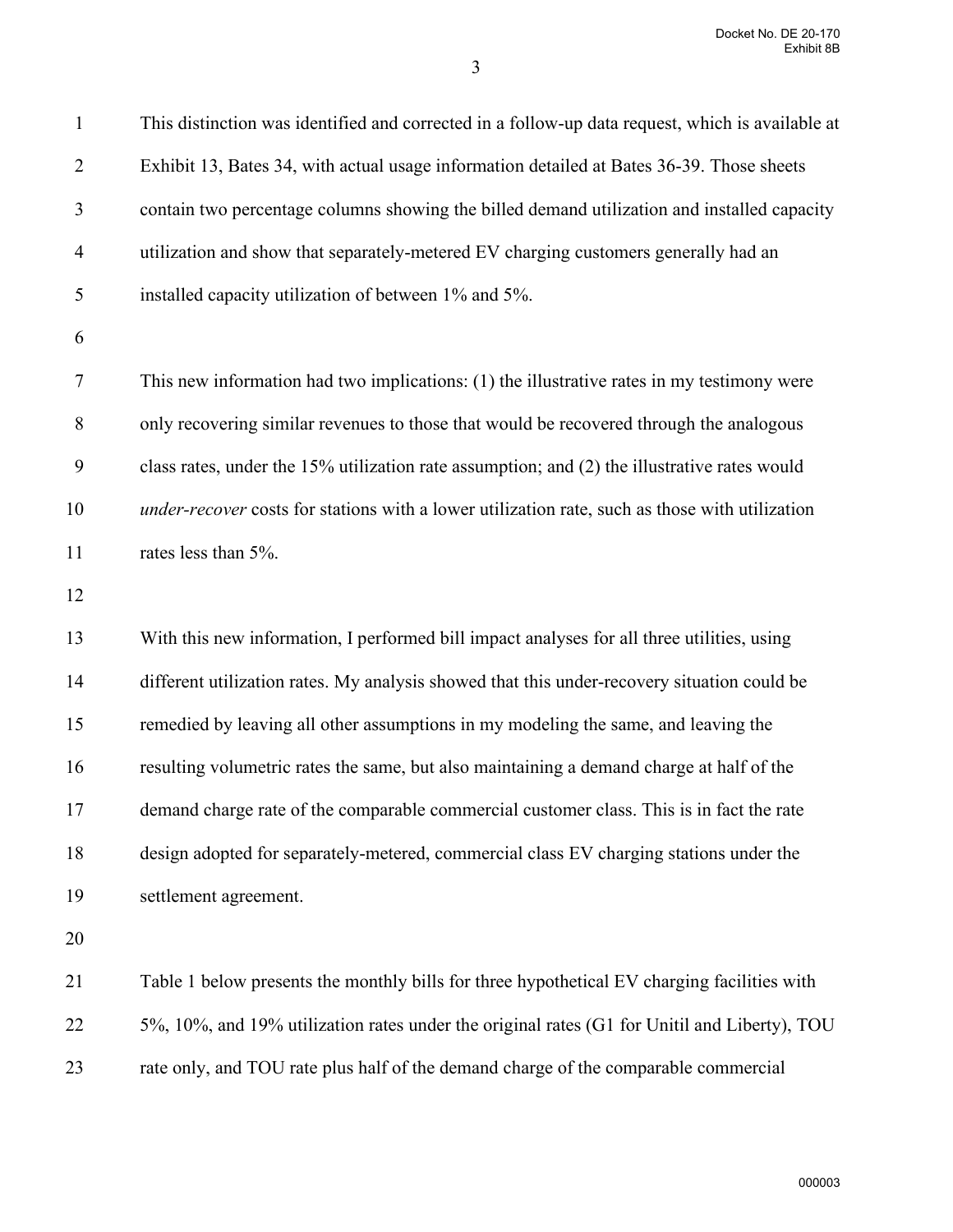1 customer class. This analysis assumes an annual consumption allocation of 50% during the

2 peak period, 30% during the mid-peak period, and 20% during the off-peak period, before

- 3 any load-shifting.
- 4

## 5 **Table 1: Monthly Bills for Representative EV Charging Facilities**

| <b>Monthly Bill</b>                          | Unit     | Facility 1 | Facility 2 Facility 3 |         |
|----------------------------------------------|----------|------------|-----------------------|---------|
| Utilization rate                             |          | 5%         | 10%                   | 19%     |
| Unitil G1                                    |          |            |                       |         |
| <b>Original G1</b>                           | \$/month | \$1,223    | \$1,396               | \$2,767 |
| DOE Rate - Original TOU                      | \$/month | \$722      | \$1,260               | \$3,644 |
| DOE Rate - Original TOU and 1/2Demand Charge | \$/month | \$1,178    | \$1,716               | \$4,404 |
| Liberty G1                                   |          |            |                       |         |
| <b>Original G1</b>                           | \$/month | \$2,043    | \$2,523               | \$5,381 |
| DOE Rate - Original TOU                      | \$/month | \$1,459    | \$2,406               | \$6,609 |
| DOE Rate - Original TOU and 1/2Demand Charge | \$/month | \$2,005    | \$2,952               | \$7,519 |

7

6

8 Before any load shifting behavior takes place, the TOU rate plus half of the demand charge 9 option ensures recovery of approximately the same amount of revenue that would have been 10 recovered under the original rate on a monthly basis. For example, for Facility 1 with a 11 utilization rate of 5%, the original Unitil G1 rate leads to a monthly bill of \$1,223. The TOU 12 rate-only option leads to a monthly bill of \$772, which under-recovers the required revenue. 13 TOU rate plus half of the demand charge option leads to a monthly bill of \$1,117, which 14 approaches the original revenue. A similar pattern is observed for the Liberty G1 rates 15 shown.

16